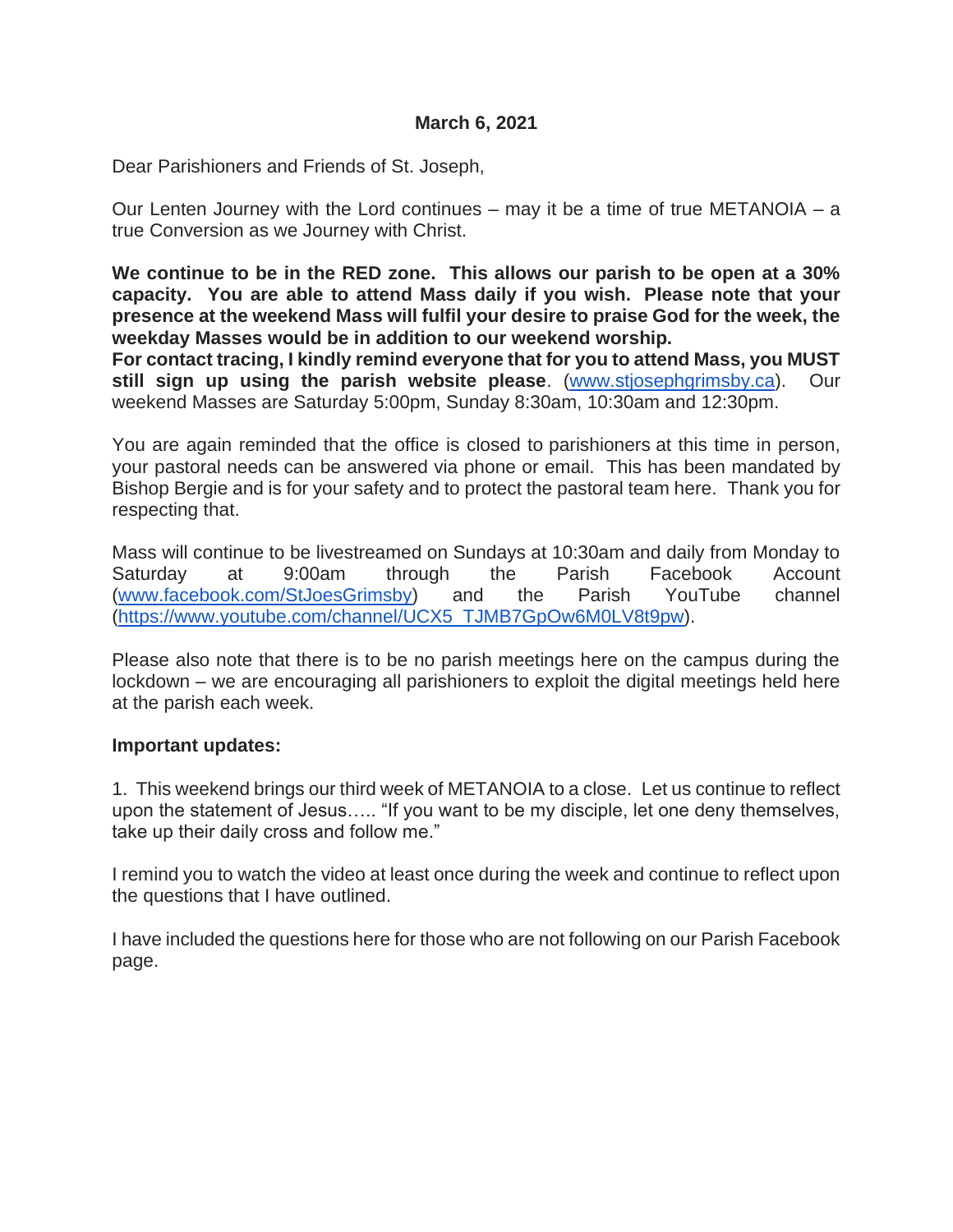# METANOIA SESSION #3 Discussion Questions – Death and Life

Questions to ponder...

1. Am I going to truly follow Jesus? Am I willing to give Jesus the control in my life?

2. What does self denial mean for me?

3. Does self denial go beyond food?

4. Padre Pio said, "the battle of the spiritual life, is learning to die to self." How am I doing in regard to this battle?

5. Is fasting important to me? What is God calling me to fast from?

6. What does Jesus' call of denying oneself look like for me?

7. St. Anthony of the Desert says "if you want to follow Jesus, learn to control your stomach.... and your tongue." How am I doing on both matters?

8. There is a relationship between denying oneself, taking up one's cross and following Jesus. What does that look like for me?

9. What are the crosses in my life right now? How am I dealing with them? Do I ask God for help? The help of others?

10. Do I have "backpack envy"? Do I compare my life to others and long for/ desire for their lives / material items instead?

11. What are the things I am suffering with. Can I connect my suffering to that of Jesus for the redemption of the world? Can I see my suffering as redemptive?

12. What relationship does God have to tragedies in my life? Can I come to understand what surrendering to God's will look like for me?

13. Do I mean the words, "not my will, but Your will be done Lord"?

14. If we want to follow Him, we must decide - am I willing to deny myself and pick up my daily cross and follow Jesus - can I make this choice? If so, how? If not, why not?

God bless you all as we continue our Lenten journey together.

Gentle reminder, for those who wish to participate or observe a group think, I hold 3 livestream sessions each week to allow for dialogue, discussion and asking of questions. These live sessions take place through the parish Facebook page [\(www.facebook.com/StJoesGrimsby\)](http://www.facebook.com/StJoesGrimsby) and take place at the following time slots to accommodate your schedule. **Watch the movie 30 minutes before these three live sessions and use them to assist you to grow spiritually.**

## **Mondays @ 12:30pm / Thursdays @ 7:30pm / Saturdays @ 11:30am**

(Note – they will all be uploaded to the Parish YouTube channel for those who do not use the Facebook platform). Again, kindly watch the videos BEFORE these sessions – we will not be watching them together on Facebook (in case of internet crash, slow connection etc.).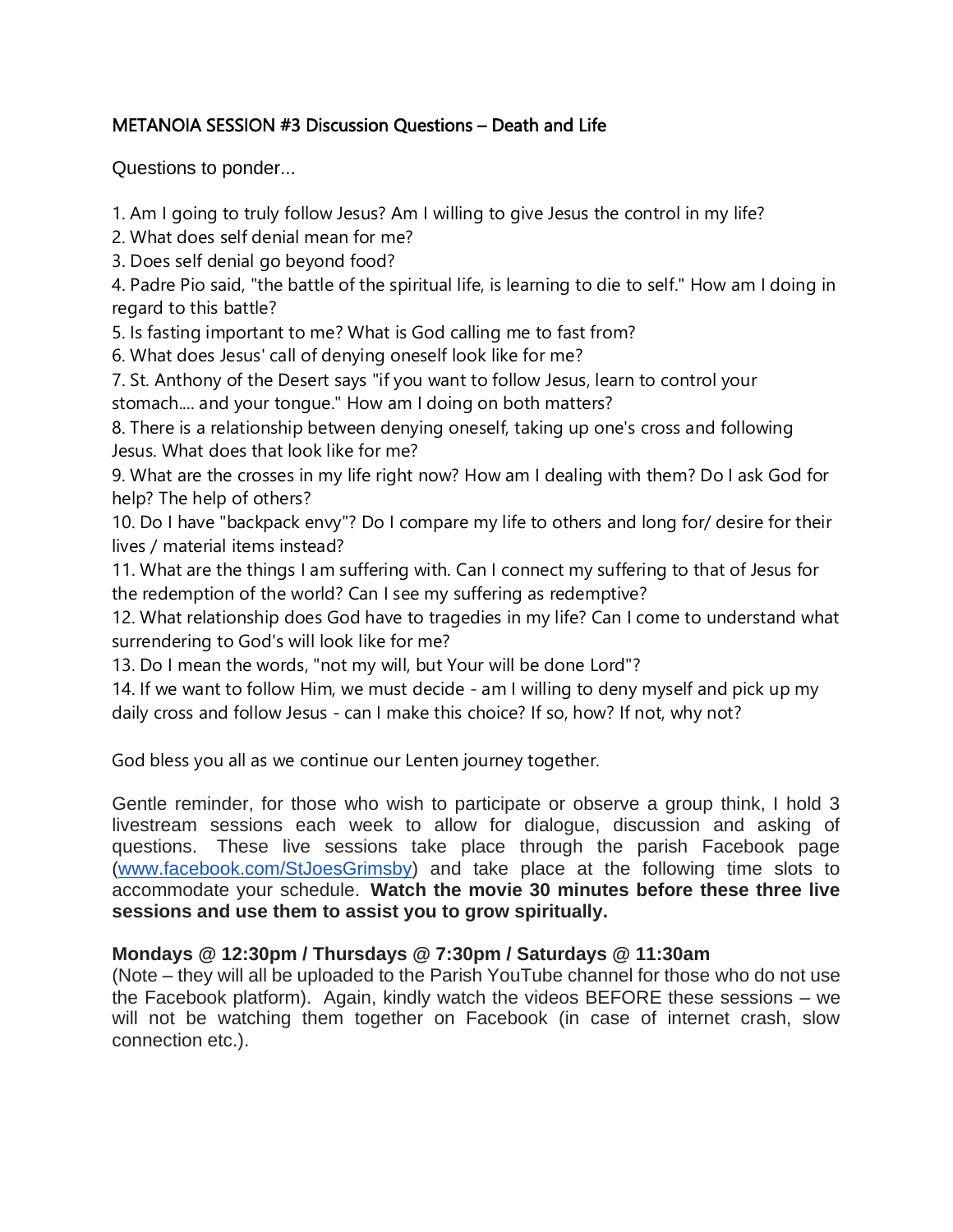**To register, you enroll on [www.wildgoose.tv](http://www.wildgoose.tv/) and register with an email address. You do not need to call the parish office, nor email us to enroll you. Please do so yourself.**

2. Stations of the Cross is celebrated in the Church on Fridays at 6:30pm. Join us this coming Friday as we pray the Stations through the way of St. Alphonsus. Mass will follow the Stations at 7:00pm.

3. Please pray for the young people who will be receiving the Sacrament of Reconciliation for the first time this week. May the Lord free them from sin and grant them the grace of God's mercy.

4. I continue to remind all families with young children of the 4 videos I have produced to help families pray the Rosary together as a family. Find these videos on our parish website at the following link: <https://www.stjosephgrimsby.ca/resources/> - scroll to the bottom and you will see the Video links. What a great opportunity to join in prayer as a family and pray the rosary together during Lent.

5. Find attached the letter from Bishop Bergie in regard to the response to the COVID virus. Let us continue to pray for an end to the pandemic and for those who are sick and for all medical professionals.

6. Construction for the installation of the new parish digital sign in front of the church will begin on Monday morning. Please be extra careful to avoid the construction workers and vehicles as you enter the church property this week. The sign should be fully installed and functional by mid March.

7. Thank you to all who helped me to make the funeral visitations and Mass for Peter Reilly flow nicely. I believe it was a worthy tribute to a special man who has served the Grimsby and Burlington communities with great love. Please continue to keep his four children – Shaughn, Kyra, Quinn, and Kael, along with Peter's parents, sibilings and also Laura Reilly in your prayers. May Peter rest in peace in the arms of the God whom he loved so much.

## 8. **Development and Peace Share Lent Campaign**

The 2021 D&P Caritas Canada Share Lent campaign continues here at St. Joseph. What a graced opportunity for us to do our part to assist our brothers and sisters who are most in need throughout the world.

In Colombia, Development and Peace's partner, the Antioquia Peasants' Association works with young people from peasant communities who have endured over 50 years of war and violence. To foster a culture of peace, they provide multimedia training to young people, helping them promote their culture and biodiversity. One of the trainees, a young man named Fabio, said, "The training encouraged us to stay in our community and to identify with it. It was a great experience because we developed a sense of belonging by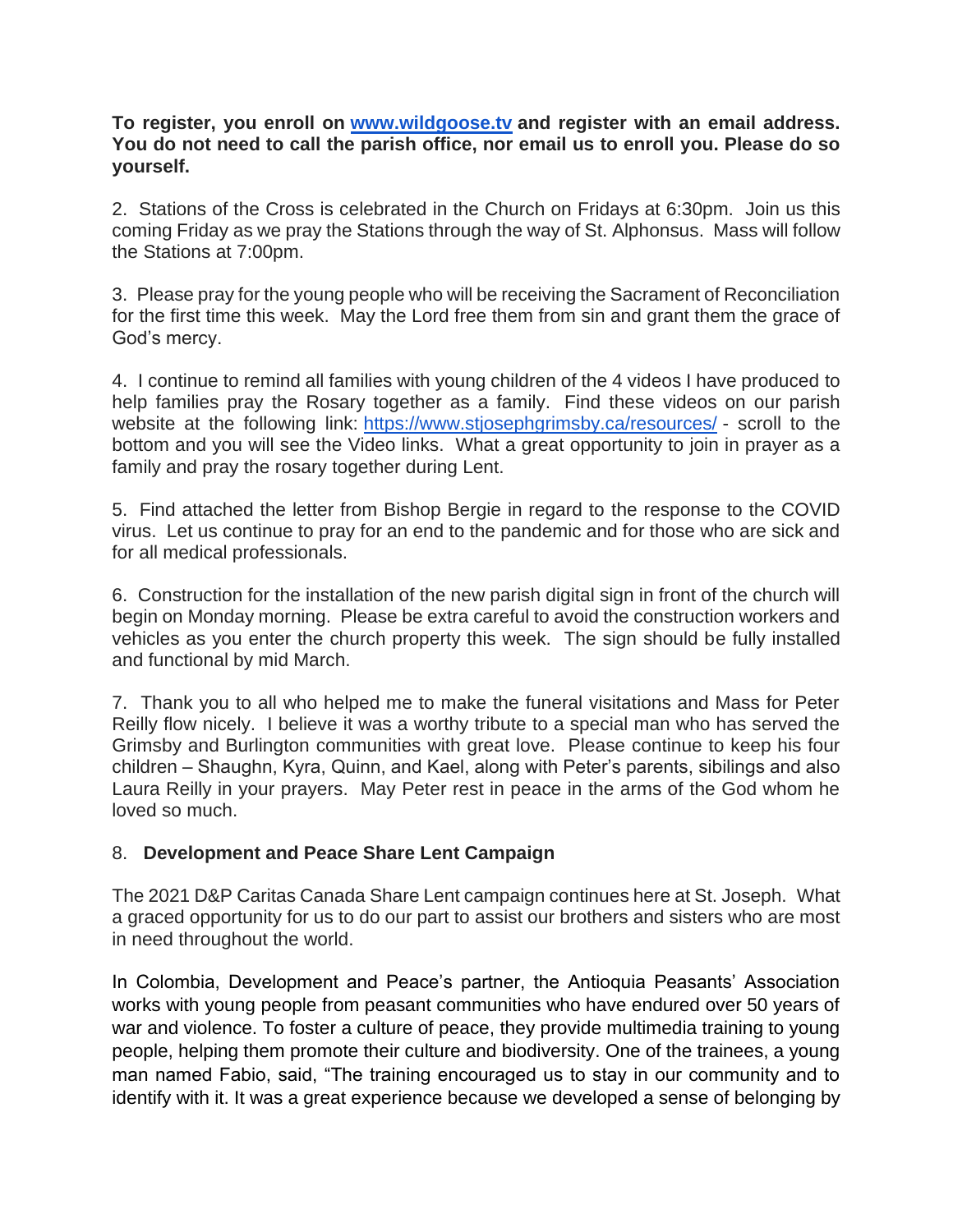telling our story and acting for the good of our community. This is why we continue and stay here."

This year, the full D&P Lenten solidarity calendar and its many activities can be found online [here.](https://www.devp.org/en/lentcalendar-2021) Every week, you are invited to explore an aspect of Development and Peace through prayer, action and fundraising and to participate in a virtual event. A printable mini calendar is also available.

Find attached the link to the Encyclical letter from Pope Francis - [http://www.vatican.va/content/francesco/en/encyclicals/documents/papa](http://www.vatican.va/content/francesco/en/encyclicals/documents/papa-francesco_20201003_enciclica-fratelli-tutti.html)[francesco\\_20201003\\_enciclica-fratelli-tutti.html](http://www.vatican.va/content/francesco/en/encyclicals/documents/papa-francesco_20201003_enciclica-fratelli-tutti.html)

Please consider supporting the Development and Peace Share Lent Campaign as we share our resources with those most in need in our world.

## **CHILDREN LITURGY / LITTLE SPIRITS RESOURCES**

Use the link for the most up to date resources for Children's Liturgy [\(https://www.stjosephgrimsby.ca/childrens-liturgy/\)](https://www.stjosephgrimsby.ca/childrens-liturgy/) and Little Spirits [\(https://www.stjosephgrimsby.ca/little-spirits/\)](https://www.stjosephgrimsby.ca/little-spirits/)

## **OTHER IMPORTANT UPDATES**

**1. The St. Joseph Parish Catholic Women's League pizza sale deadline is today. Any orders past 9:00pm tonight will not be accepted due to the restrictions from the supplier. Thank you to all who participated in this fundraiser for our Heating and Air Conditioning system in the parish.** 

2. **The Knights of Columbus will be hosting their next bottle drive fundraiser**. These funds collected will be put towards the Heating and Air Conditioning Units for the Church. The bottle drive will be held on **Saturday March 20, 2021 from 9:00am to 4:00pm**. Thank you for your support in this venture.

3. Please continue to pray for all our pilgrims (myself included) who have taken Jody Robertson, our Evangelization Minister's suggestion to begin the St. Francis Way pilgrimage. We are approaching the end of the pilgrimage and thank you for your prayers.

3. Our 2<sup>nd</sup> ALPHA series has concluded with the retreat day today. Thanks to Jody and all parishioners who participated. We look forward to our upcoming 3<sup>rd</sup> ALPHA series and I remind all parishioners, that the goal is for every parishioner of St. Joseph to participate in this spiritually enriching program to deepen our relationship with Jesus Christ.

4. Please continue to remember the parish regarding financial giving. We rely on your weekly contributions to sustain and build the kingdom of God in our parish. You can drop your offerings off in the boxes following Mass this weekend, drop it off in the outside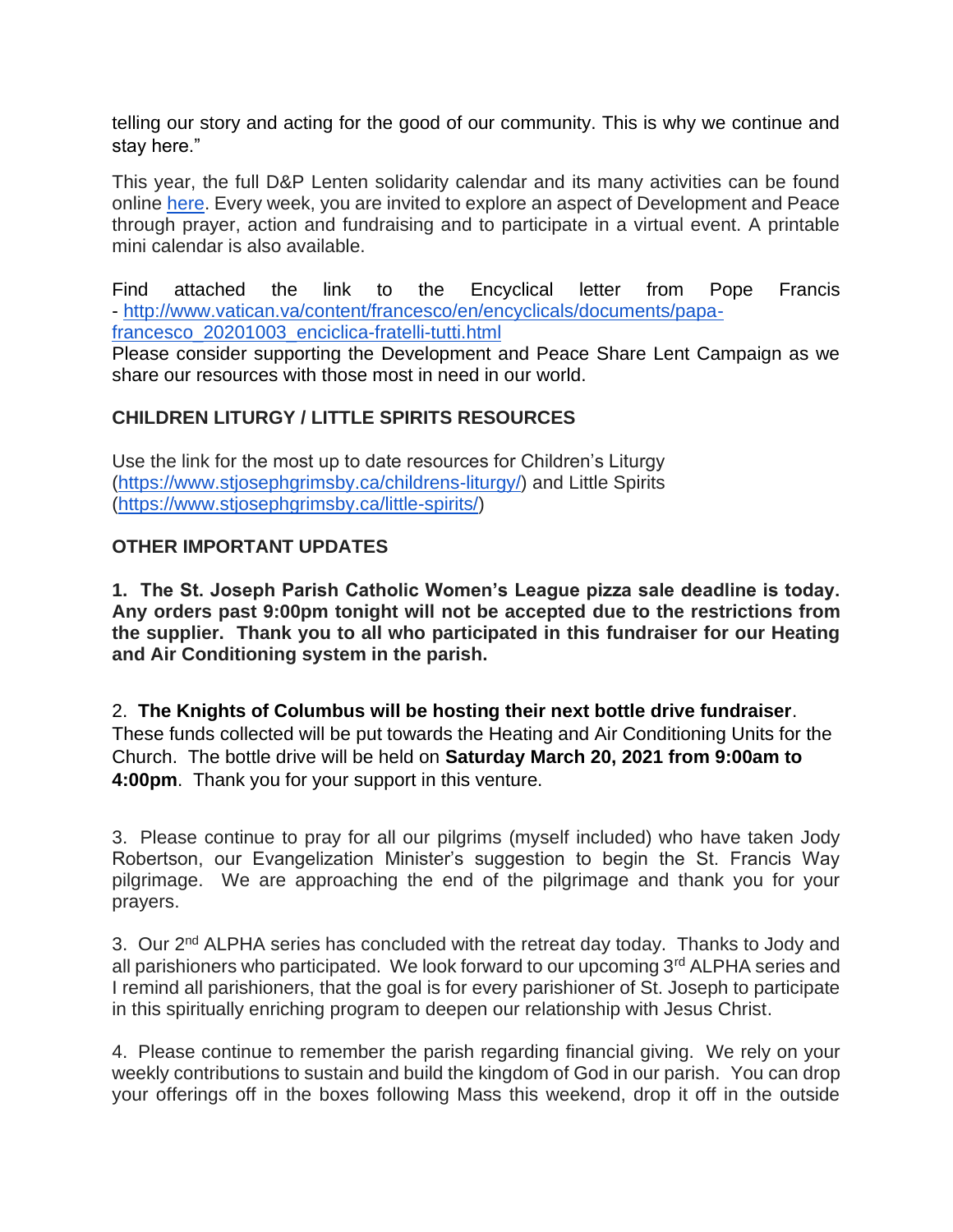mailbox, bring it to the parish office all week, or through the etransfer option – [myparishgift@gmail.com.](mailto:myparishgift@gmail.com) Thank you in advance to those families who continue to sustain our parish through their contributions.

5. Please continue to support our campaign for the new Heating and Air Conditioning units here at St. Joseph. **This project will cost the parish \$120,000** and your generosity is required to meet these costs. Thank you to those who have already stepped up and made donations – to date, we have **currently raised \$38,585 towards the total**. I am asking all parishioners to contribute significantly to this project since we all expect a warm church in the winter and cool church in the summer months. The old units, original to this church building, lasted us 25 years – and for those of us who are homeowners, we know that we certainly 'soaked' every ounce of life out of them. As you make your contribution, please write **"HEATING / AIR"** on the front of your envelope or in the memo line of an etransfer [\(myparishgift@gmail.com\)](mailto:myparishgift@gmail.com) and those funds will be counted towards your tax receipt for the end of the year. Special envelopes will be available to pick up for this project next weekend. Thank you in advance for your assistance.

6. 2021 envelopes are available for pickup in the foyer of the Church. Please pick up your envelopes for the new year which begins the end of November.

7. 2020 tax receipts are now available for pickup in the foyer of the Church. Thank you for your generosity in supporting the parish this past year.

8. Confessions continue to be heard every Saturday at 3:00pm in the St. Nicholas Room.

9. The parish website continues to help so many – visit [www.stjosephgrimsby.ca](http://www.stjosephgrimsby.ca/) – and our social media accounts to help enhance your faith. Also please continue to look at the parish YouTube channel for daily updates.

Facebook - <https://www.facebook.com/StJoesGrimsby/> Instagram - <https://www.instagram.com/stjoesgrimsby/> Twitter - <https://twitter.com/stjoesgrimsby>

The parish YouTube channel once again is - [https://www.youtube.com/channel/UCX5\\_TJMB7GpOw6M0LV8t9pw](https://www.youtube.com/channel/UCX5_TJMB7GpOw6M0LV8t9pw)

10. The parish Bible Study – God Talk - continues with its **next session on Tuesday March 9 at 7:00pm**. We will be studying the Gospel of Matthew Chapters 2-4. Click on the link below and join as you are encouraged to deepen your relationship with God and the study of the scriptures. If you need help setting this  $up$  – contact the parish office.

Fr-Rico Passero is inviting you to a scheduled Zoom meeting.

Topic: Fr. Rico Passero God Talk Meeting Time: This is a recurring meeting Meet anytime